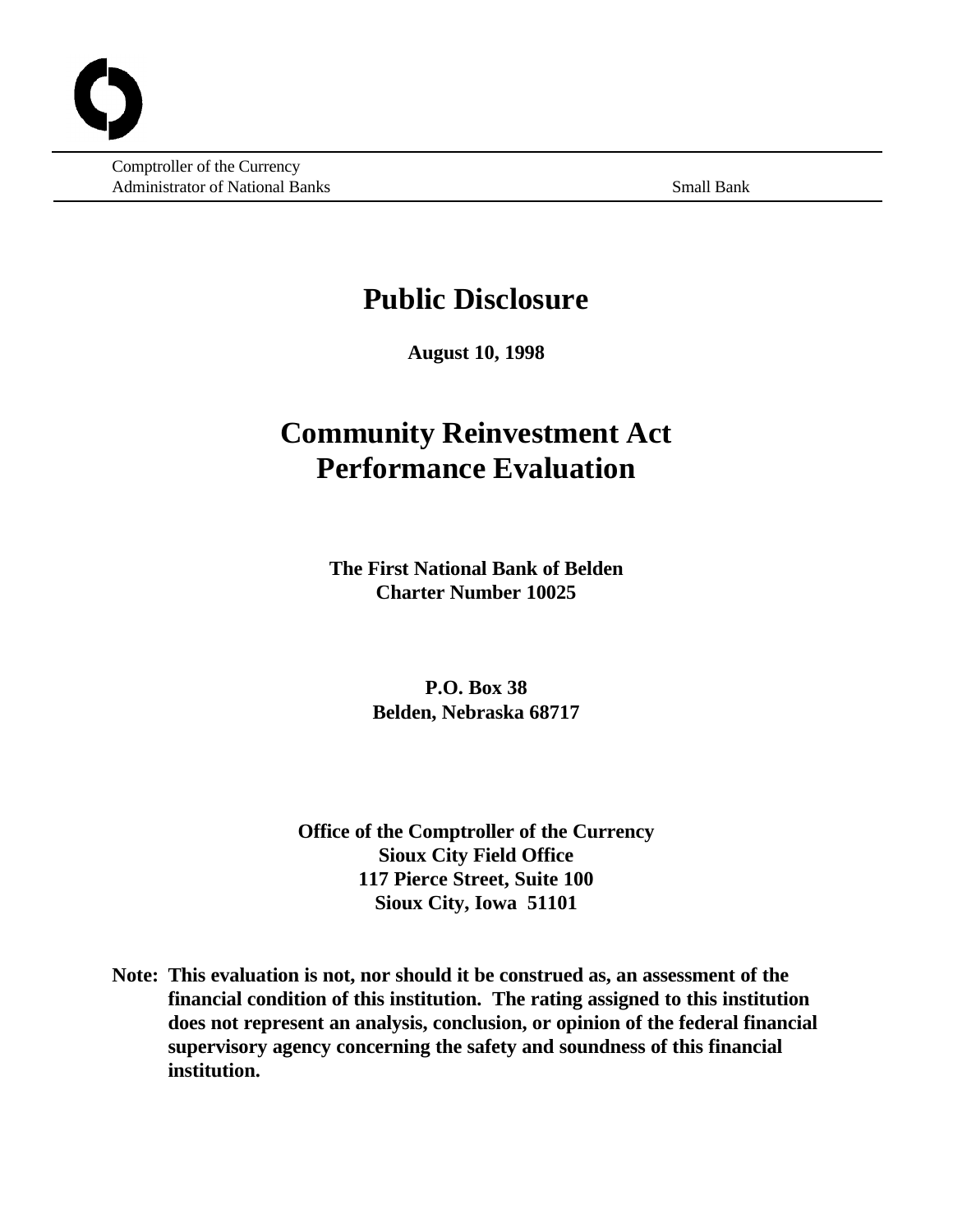### **General Information**

The Community Reinvestment Act (CRA) requires each federal financial supervisory agency to use its authority, when examining financial institutions subject to its supervision, to assess the institution's record of meeting the credit needs of its entire community, including low and moderate-income neighborhoods, consistent with safe and sound operation of the institution. Upon conclusion of such examination, the agency must prepare a written evaluation of the institution's record of meeting the credit needs of its community.

This document is an evaluation of the CRA performance of **The First National Bank of Belden**, Belden, Nebraska prepared by The Office of the Comptroller of the Currency, as of August 10, 1998. The agency rates the CRA performance of an institution consistent with the provisions set forth in Appendix A to 12 C.F.R. Part 25.

**Institution's CRA Rating:** This institution is rated **satisfactory**.

The bank's lending level is more than reasonable, given the institution's size, financial condition, and assessment area credit needs. A majority of the bank's loans are within their assessment area. The bank does an effective job of lending to farms of different sizes. The bank's lending by geographies is reasonable. Examiners did not detect illegal discrimination or disparate treatment of applicants on the basis of gender. The bank has no written complaints related to their CRA performance.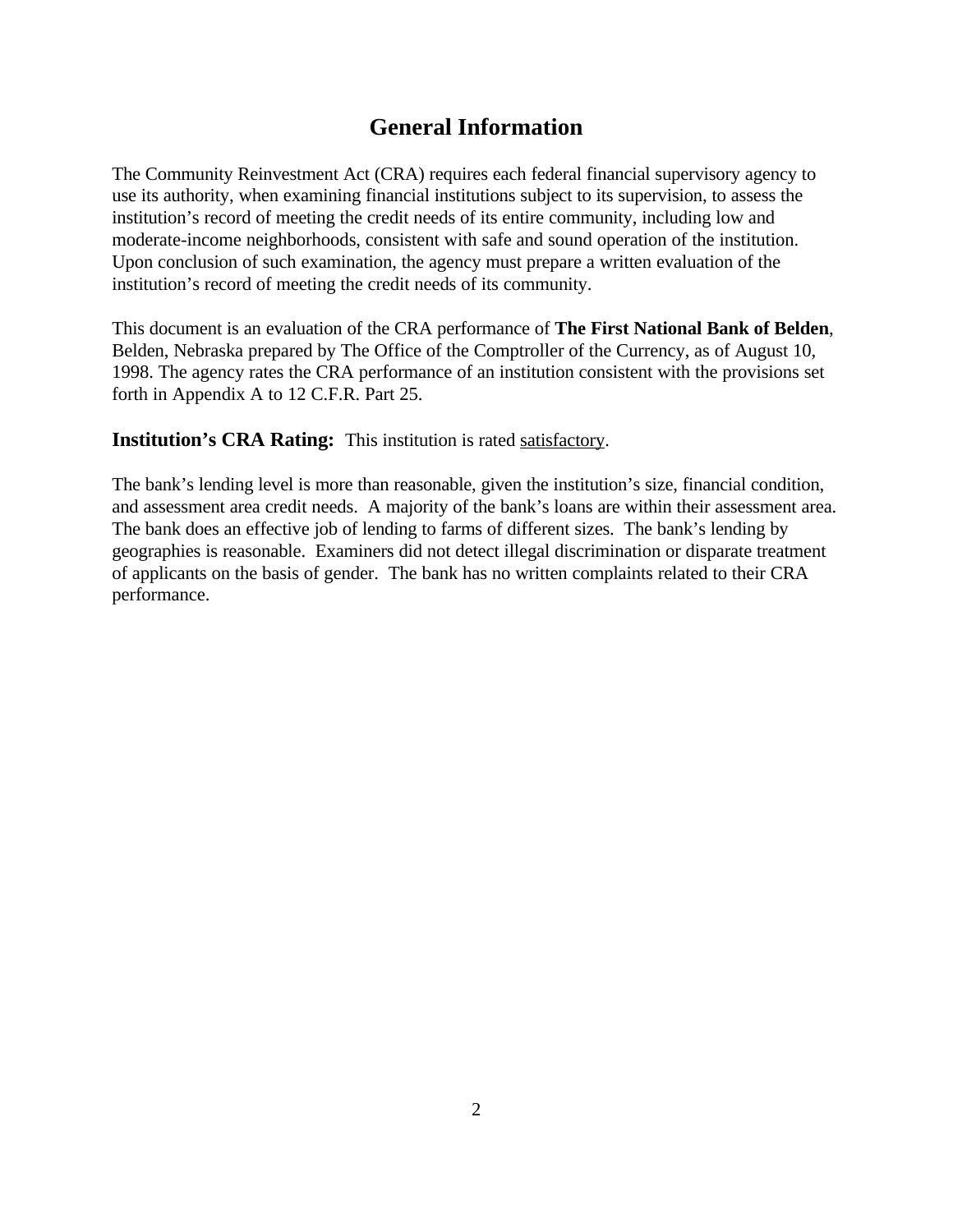### **Description of Institution**

The First National Bank of Belden (FNBB), Belden, Nebraska is a \$24 million bank in Cedar County in Northeastern Nebraska. The main office with a drive-up facility is readily assessable to all Belden residents. The bank also operates an automated teller machine (ATM) in Laurel, Nebraska, five miles east, and a Loan Production Office(LPO) in Elgin, Nebraska, seventy miles southwest. Citizens National Corporation, a multi-bank holding company, owns 100% of the bank stock, less director's qualifying shares. There are no legal or financial impediments limiting the bank's ability to help meet the credit needs of the assessment area.

On June 30, 1998, the bank's loan portfolio was 79% of total assets. The bank's primary credit product is agricultural-related loans. The table below details the percentages of the portfolio by dollar volume and number of loans.

|                                      | % of Loans By Dollar | % of Loans By Number |
|--------------------------------------|----------------------|----------------------|
| Agricultural Loans                   | 77%                  | 56%                  |
| Commercial Loans                     | 10%                  | 8%                   |
| <b>Consumer Loans</b>                | 7%                   | 31%                  |
| <b>Residential Real Estate Loans</b> | 6%                   | 5%                   |

The First National Bank of Belden was rated "Satisfactory Record of Meeting Community Credit Needs" at the last CRA examination dated July 20, 1995.

#### **Description of The First National Bank of Belden's Assessment Area**

FNBB's Assessment Area (AA) meets all the requirements of the Community Reinvestment Act (CRA). The AA consists of two BNA tracts in Nebraska. The total population of the AA is 8,067. One BNA tract is a middle income tract in the south half of Cedar County and has a population of 4,798, or 59%. The other BNA tract is a moderate income tract in the south half of Antelope County and has a population of 3,269, or 41%.

The community of Belden is in the middle income tract and has a population of 149, representing only 2% of the AA's total population. Laurel is also in this middle income tract and has a population of 981, representing 12% of the AA. The town of Elgin is in the moderate income tract of Antelope County and has a population of 731, representing 9% of the AA. The remaining 77% of the AA lives in surrounding communities and rural areas.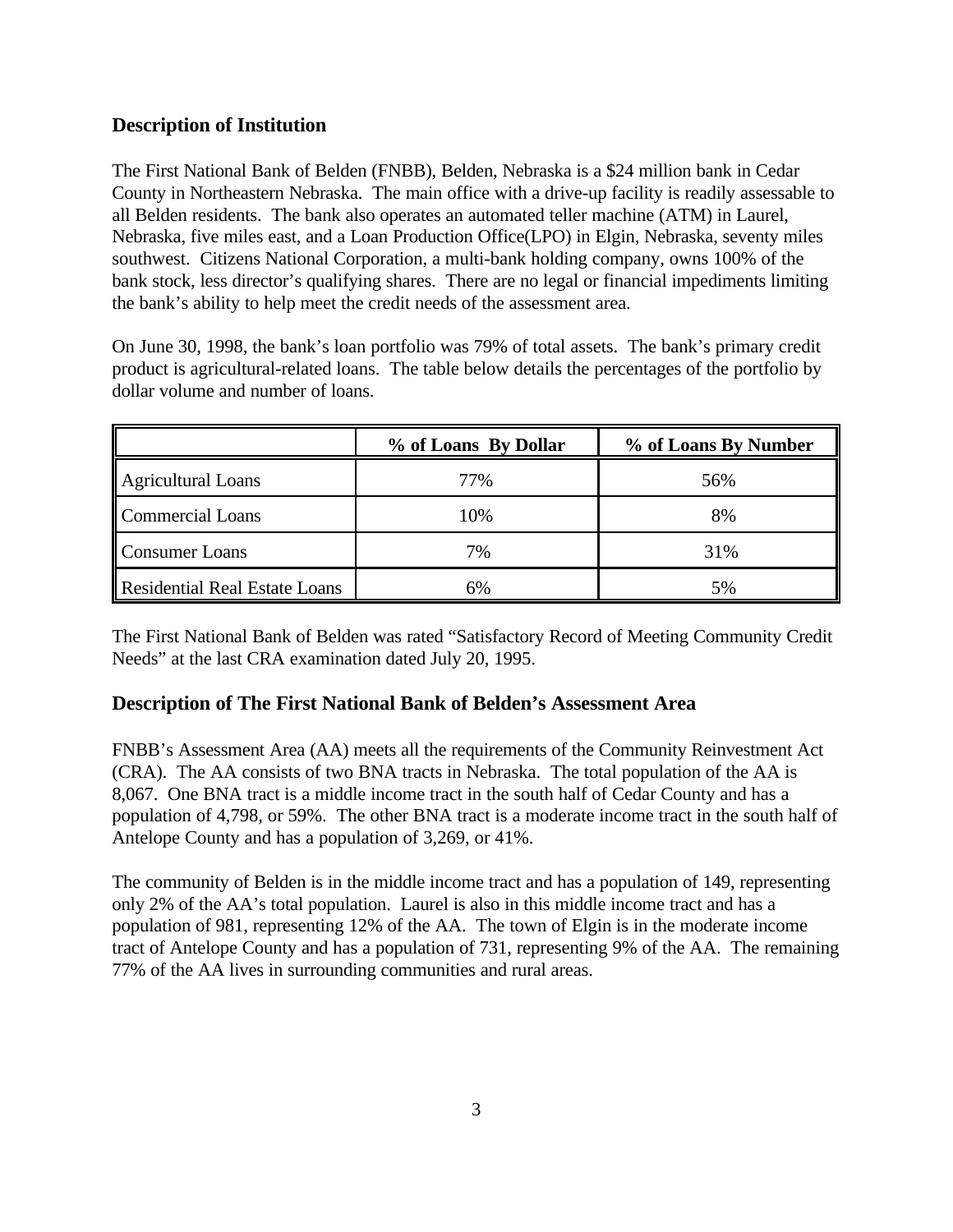#### (Continuation: Description of The First National Bank of Belden's Assessment Area)

Due to the similarities of the two BNA tracts, we considered them as one AA even though they are not contiguous, and one tract is a middle income tract while the other is a moderate income tract. The two tracts have similar economies, both being primarily agricultural areas, and the community contacts indicated that the primary credit need, for both BNAs, is agricultural credit. The median family income of the two tracts varies by less than \$3M. The median family income to the census median of all non MSA ratio for the Cedar County and Antelope County tracts are 84% and 74%, respectively.

The AA's median family income is \$22,086 which is 56% of the 1998 Nebraska state wide median family income of \$39,300. Family incomes in the AA are 26% low-income, 25% moderateincome, 25% middle-income, and 24% upper-income. The main sources of employment are provided by agriculture and agricultural-related businesses.

The banking environment in the AA is competitive. Six banks provide competition for loans and deposits in the AA. The primary credit need of the AA is agricultural, while secondary credit needs are small business, and consumer loans. We determined the credit needs of the AA by contacting the director of a local Farm Services Agency and an area member of the Core Rural Development Taskforce.

#### **Conclusions with Respect to Performance Criteria**

#### The bank's lending levels are more than reasonable.

FNBB's net loan-to-deposit ratio is more than reasonable, given the institution's size, financial condition, and assessment area credit needs. FNBB's loan-to-deposit ratio averaged 74.14% over the past twelve quarters and was 85.90% on June 30, 1998. The quarterly average of sixteen community banks in and around the AA had loan-to-deposit ratios which ranged from 50.43% to 86.17%. The bank's quarterly average of 74.14% is 12% above the average ratio for all the banks we reviewed.

#### The bank is lending in the Assessment Area.

FNBB originates a majority of its loans within the assessment area. The table below summarizes the degree of the bank's lending within its assessment area.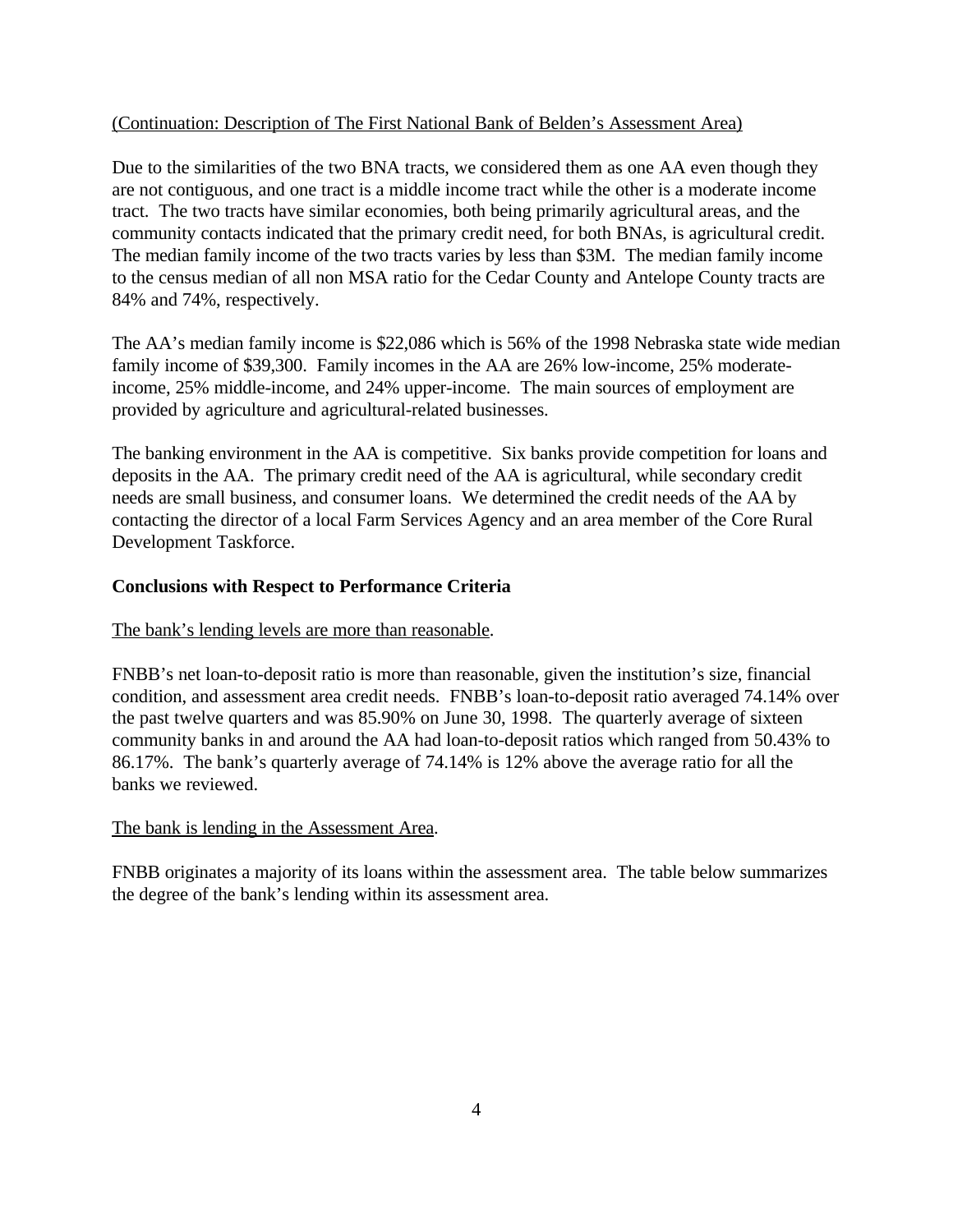#### **ASSESSMENT AREA CONCENTRATION**

|                   | # of Loans | % of total # | \$ of Loans | $%$ of total \$ |
|-------------------|------------|--------------|-------------|-----------------|
| Inside AA         |            | 61%          | \$2,991M    | 75%             |
| <b>Outside AA</b> |            | 39%          | \$1,010M    | 25%             |
| <b>Totals</b>     |            | 100%         | \$4,001M    | 100%            |

#### (Agricultural loans sampled)

FNBB originates a majority of its agriculture loans inside the assessment area. Of the agricultural loans we sampled, 61% of the number of loans, and 75% of the dollar volume were inside of the assessment area.

The bank does an effective job of lending to farms of different sizes.

The table below demonstrates the bank's willingness to make loans to farms of all sizes. The bank's lending performance was compared to the 1992 Agricultural Census data prepared by the U.S. Bureau of the Census. The census data showed 90% of farms in Cedar County Nebraska had sales less than \$250,000.

| <b>Gross Revenue of</b><br>Farms    | # of customers | $%$ of<br>customers | \$ of loans  | $%$ of total \$ |
|-------------------------------------|----------------|---------------------|--------------|-----------------|
| $$0 - $100,000$                     |                | 26%                 | \$325M       | 8%              |
| $$100,001 - $250,000$               |                | 23%                 | \$782M       | 20%             |
| $\frac{1}{2}$ \$250,001-\$1,000,000 |                | 23%                 | \$2,646M     | 66%             |
| over \$1,000,000                    |                | 0%                  | \$0          | 0%              |
| <b>Totals</b>                       | $*31$          | $*100\%$            | $*$ \$4,001M | $*100\%$        |

#### **LOANS TO FARMS OF DIFFERENT SIZES**

\*Nine files did not contain current revenue information. Revenue information was obtained from farm records or tax returns in each credit file.

The bank's ratio for lending to small and moderate-sized farms is below the agricultural census data. However, the majority, 60% by number, of loans with data are to small and moderate-sized farms. Also, three of the seven middle sized farms we sampled had less than \$350M in sales.

<sup>(</sup>A sample of 31 agricultural customers as of June 30, 1998)